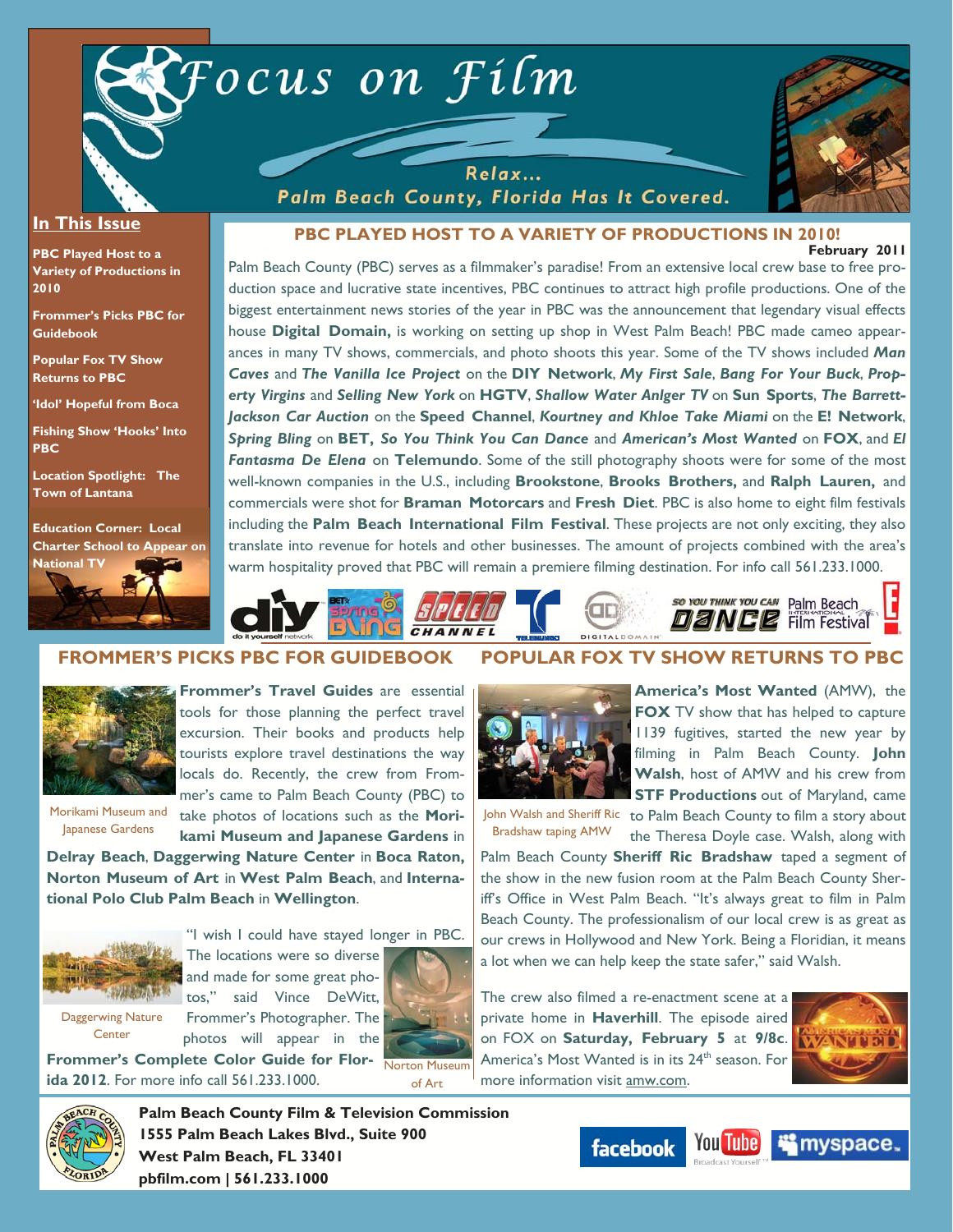#### **'IDOL' HOPEFUL FROM BOCA RATON**



Palm Beach County is cheering on its own *American Idol* hopeful. **Spanish River High School** student **Brett Loewenstern** was featured during the season premiere week of

*American Idol*! As the 'Idol' train rolled into New Orleans for season 10's second day of auditions, Loewenstern made his mark on the show. Millions of viewers watched as 16 year-old Loewenstern impressed judges **Randy Jackson**, **Jennifer Lopez** and **Steven Tyler** with his soulful rendition of "Bohemian Rhapsody". His impressive vocal chops earned him a golden ticket to Hollywood!

*American Idol* also filmed a segment at Spanish River High School in Boca Raton, where Loewenstern was seen playing his guitar in the hallways. Stay tuned for updates on our budding Boca Raton star!



#### **FISHING SHOW 'HOOKS' INTO PBC**



**Bass 2 Billfish** is a hybrid reality show, that incorporates travel and reality while based in the diverse fishing environment in Florida. Host **Peter Miller**, professional angler and "Three Time World Sailfish Champion" takes guest anglers on

a fishing adventure during each episode.

Bass 2 Billfish Shoot

The crew shot an episode in Palm Beach County at locations such as **Lake Okeechobee**, **Pahokee Marina**, **Sailfish Marina**, **Castaways Marina** and **Square Grouper Tiki Bar** and the **Palm Beach Marriott Singer Island Beach Resort & Spa**.

"Our *Bass 2 Billfish* shoot in Palm Beach County was perfect. The amazing fishery meant we caught everything from Jack Crevalle and Sailfish to Spinner Sharks and Lake Okeechobee Bass. The hospitality we found at the Marriott was unparalleled. Our visit

was full of good fishing, delicious food, and beautiful scenery," said Miller. The episode is set to air on March 11, 2011 at 11:00am on the **Versus Network**. For more information please visit bass2billfish.com.



## **PR PRO RECEIVES SPECIAL HONOR**



Business Leader Media announced that Boca Raton publicist **Barry Epstein** is one of South Florida's Top 100 Small Businesses! Winners were honored at a special ceremony and were featured in the January 2011 issue of Business Leader magazine.

Barry Epstein "We at the West Boca Chamber applaud Barry for

this well deserved recognition and all of the Top 100 Business Leaders award recipients for their great accomplishments," said Jeff Karsin, Chair of the West Boca Chamber of Commerce, which Epstein founded and is President.

Epstein also hosts a weekly internet television show with over 32,200 viewers. For more information visit publicrelations.nu.

#### **VIDEO SHOOT SOARS TO NEW HEIGHTS**

Three different aircraft, the Legacy 600, Cessna Citation X, and the Embraer Phenom 300 were filmed

at **Palm Beach International Airport**, as part of video and still photography shoot for **Flight Options, LLC**. The Ohio based company chose PBIA as their prime location because the airport is film-friendly and had the right aesthetic for the shoot. The footage and photos will be seen in the company's new collateral materials, news releases and their website.

Special thanks to all of the Palm Beach International Airport personnel who helped to make this shoot a success! For more information call 561.233.1000.



Palm Beach International Airport

# **IT'S REALLY A COMMERCIAL**

**IT'S A BIRD, IT'S A PLANE…** 



The mystery has been solved! In July 2010, residents and business owners of Palm Beach County (PBC) observed a jetliner and a

helicopter flying at an altitude of 1,500 feet, flying non-standard patterns along the shoreline. The aerial production was really part of **Vision Air's** new marketing materials. **KO-MAR Productions** in **West Palm Beach** along with **Aircoastal Helicopters**  out of **Lantana** shot the high quality footage that is now airing on television and seen on the Internet.

"Normally when you shoot from a helicopter, you're shooting things that aren't moving. For this shoot, we had to film a jet that is moving 180 mph, which is the slowest it can fly, from a helicopter that only go 100 mph. Pilot **Dan Crowe** of Aircoastal Helicopters was up the task and we able to position ourselves to get the best angles in the best light. We thought the

footage came out great, very pleased with the end result," said **Todd Kolich**, KO-MAR President. For more info call 561.233.1000.



#### **LEGENDARY EVENT COMING TO PBC!**



For the first time, Palm Beach County will be the host for the **6th Annual Film Florida Legends <u>Iorida</u>** Awards! Honorees this year include Burt Rey**nolds**, **Ray Fielding**, **Dee Miller**, **Victor Milt** 

and **Wes Skiles**. The ceremony will take place on June 30, 2011 from 6:30pm to 10:30pm at the Keith & Elaine Johnson Wold Performing Arts Center at Lynn University in Boca Raton.

The Film Florida Legends Awards can provide your company a unique opportunity to reach out to key Florida film and entertainment industry decision makers via a sponsorship opportunity. For

info on sponsorship or advertising opportunities, contact Liz Morgan at 904.608.3823.

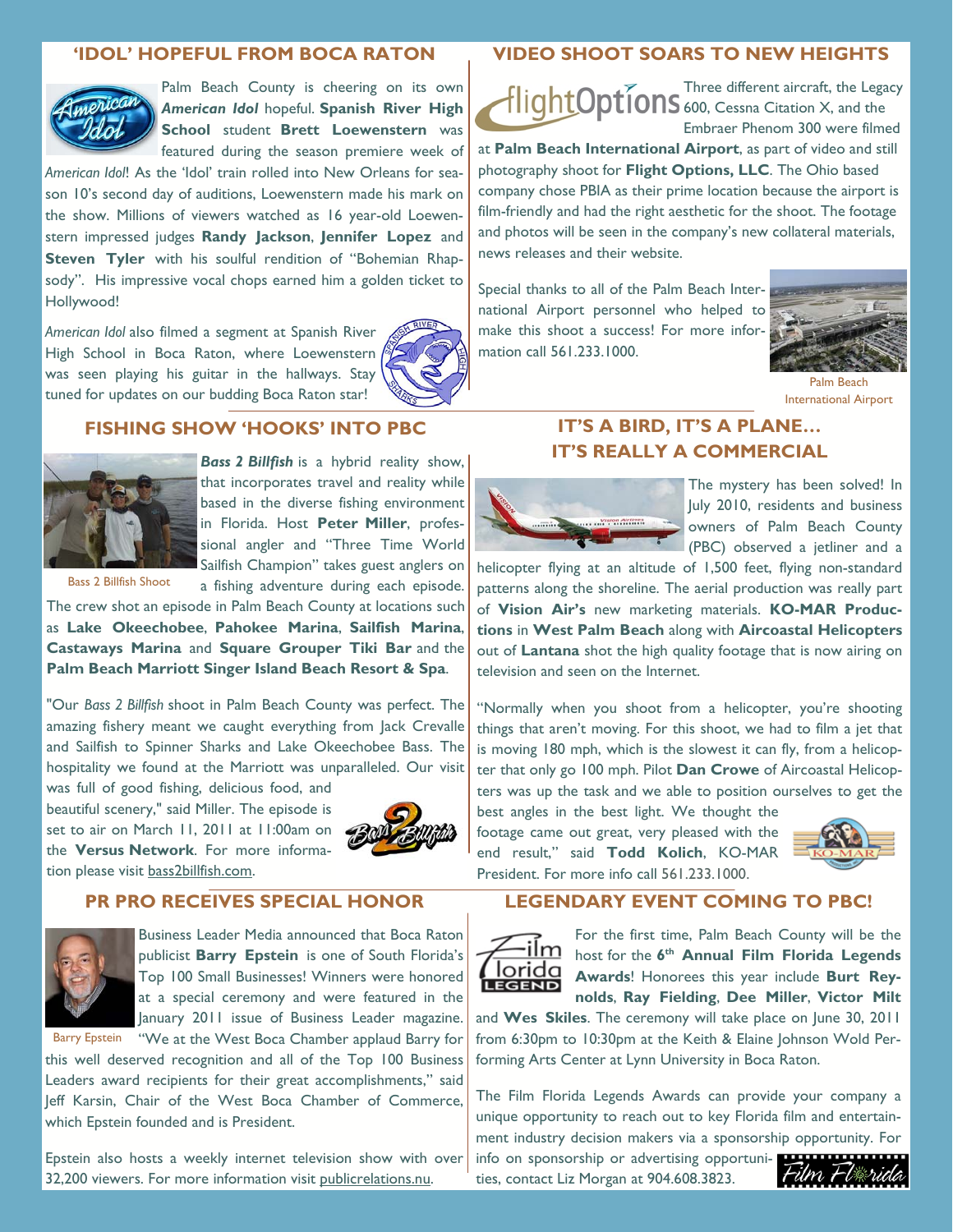## **LOCAL CHARTER SCHOOL TO APPEAR ON NATIONAL TELEVISION!**



**The G-STAR School of the Arts for Motion Pictures and Broadcasting** will welcome **NBC's** *Today Show* this month for a profile segment on the school's unique program. According to **G-Star's Founder Greg Hauptner**, G-Star has a 99% graduation rate with 97% of its graduates going on to college; an "A" school rating;

and has been named "The Number One High School for Film in the World" by the **Raindance Film Festival** in 2010. What caught the eye of **Jamie Gangel**, veteran correspondent for NBC News, was that the G-Star School of the Arts is the only high school in the world that owns a commercial motion picture studio where G-Star's students intern on the sets of multi-million dollar feature films, while receiving real-world, hands-on experience with film industry professionals. Gangel is a winner of the Edward R. Murrow Award and the Associated Press Award. She has interviewed everyone from Presidents to celebrities, to ordinary people with extraordinary stories. She approached the Producer of the NBC News Network, **Sylvie Haller**, with the story.



"I received a call from Ms. Haller," said Greg Hauptner. "She personally set up the Today Show seg**m**ent sharing that she found G-Star's story 'amazing'. To say I was flattered is an understatement. All our students and staff are extremely excited to have the *Today Show* visit our campus to do a story on us." G-Star Studios recently opened their brand new state-of-the-art motion picture sound

G-Star's New Sound Stage

stage. The sound stage is in addition to G-Star's motion picture production complex of over 100,00 square feet. For more info visit gstarschool.org or call 561.386.6275.



**MILLION DOLLAR SHOWDOWN IN BOCA!** 



This year's **Allianz Championship**  will once again hit the links at the **Old Course at Broken Sound in Boca Raton** from **February 7-13**.

The Allianz Championship

78 of the best Champions Tour professionals will compete for a purse of **\$1.7 million**. The 54-hole

stroke play will be broadcast on the **Golf Channel** on **Friday, February 11, Saturday, February 12, and Sunday, February 13**, at 9:00am EST each day.

The 2010 Allianz Championship was the most highly-attended in the tournament's 10-year history. More than 85,000 golf fans visited the Championship, a 31 percent increase over 2009. Former two-time Masters Champion Bernhard Langer won the 2010 Championship by holing his eagle shot from a bunker on the first hole of a playoff with John Cook. Both golfers finished at 17-

under forcing a playoff on the par-five 18th hole. The victory was Langer's ninth win in 48 career Champions Tour starts. Entry is free for the public, and upgraded tickets are available for purchase. For more information visit allianzchampionship.com.



## **GOLDEN EVENT RAISES MONEY**



Each year awards season brings a flurry of fancy dresses, lavish parties, and fabulous speeches. **The Palm Beach Film Institute**  the year, the **68th Annual Golden Globe Awards**, at **Trevini** 

**Ristorante** on Palm Beach! The event kicked off with a who's who of Palm Beach society walking down the red carpet, and then

proceeded with an awards banquet and broadcast of the show on large screens.

The event raised money for the  $16<sup>th</sup>$  Annual Student Showcase of Films, which will be held **March 25, 2011** at Lynn University in Boca.



**PARTY WITH THE ACADEMY!** 

The excitement and glamour of Hollywood is Palm Beach **returning to Palm Beach County on Sunday, Film Festival February 27** for **Oscar Night 2011**. Locals can experience the thrills and surprises of the 83<sup>rd</sup> Academy Awards at the only official Oscar Night party at Bash of Boca, located at 6018 SW 18th St. Boca Raton, FL. 33433. Advance purchase tickets are \$50 per person, and include two free cocktails

and appetizers. The event will benefit the PBIFF (March 23-31,2011). For more info visit pbifilmfest.org or call 561.362.0003.



#### **GET YOUR VOICE HEARD!**



**The Palm Beach Film Society** (PBFS) is calling for submissions to the **2011 Voices of Local Film Competition**!PBFS is celebrating its eighth year! PBFS **IN REGET EIN SOCIETY** is looking for Florida-based filmmakers to submit their

short or feature films, documentaries or music/performance videos. Download the submission form at pbfilmsociety.org. The early deadline is February 11, and the late deadline is February 28, but the submission fee is higher. For more info visit pbfilmsociety.org.

## **DELRAY FILM FEST HAS RELOCATED!**

**The Downtown Boca Film Festival**  ↑ 魔 。 **(DBFF)** formerly known as the Delray Beach Film Festival, has relocated to Boca after five celebrated one of the biggest award shows of years of being hosted in Delray Beach. The 6th Annual Film Festival is scheduled to take place **April 9-April 17,** with the majority of the events being held at the **Mizner Park Cultural Arts Center**  in Downtown Boca Raton. "We are very excited to be partnering with the City of Boca Raton, and look forward to another very successful festival," said **Michael Posner**, Director of DBFF.

> DBFF is currently accepting submissions. Submit your films through withoutabox.com. Works in progress are accepted. For more info email info@dbff.us, or to be a volunteer, email volunteer@dbff.us.